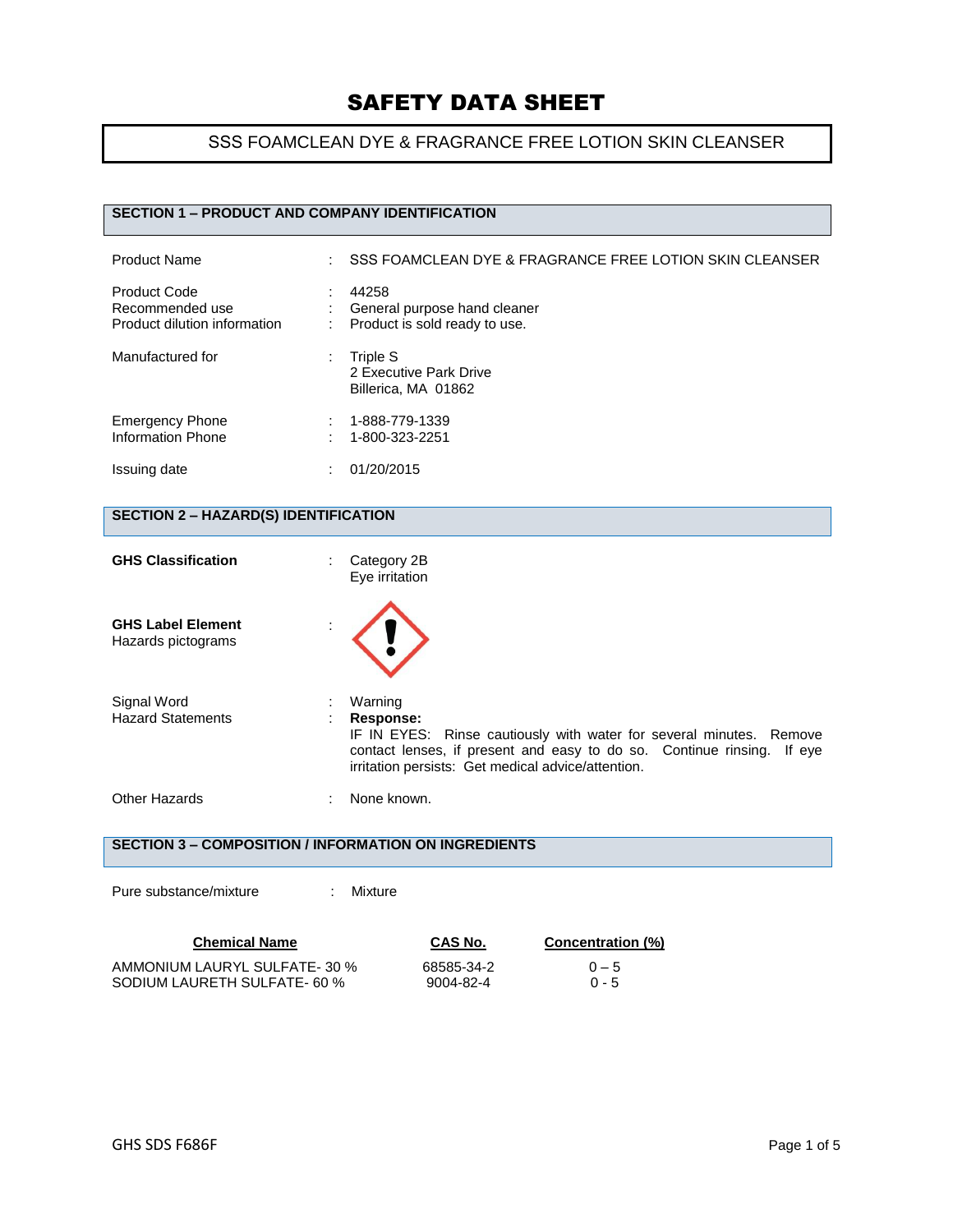## FOAMCLEAN DYE & FRAGRANCE FREE LOTION SKIN CLEANSER

## **SECTION 4 – FIRST AID MEASURES**

| In case of eye contact     | Flush eyes under eyelids with plenty of cool water for at least 15 minutes. If<br>irritation persists, seek medical/advice attention.      |
|----------------------------|--------------------------------------------------------------------------------------------------------------------------------------------|
| In case of skin contact    | : If irritation persists, wash with water.                                                                                                 |
| If ingested                | Contact a physician or Poison Control Center immediately. Do not induce<br>vomiting never give anything by mouth to an unconscious person. |
| If inhaled                 | Get medical attention if symptoms occur.                                                                                                   |
| Protection of first-aiders | No special precautions are necessary.                                                                                                      |
| Notes to physicians        | : Treat symptomatically.                                                                                                                   |

## **SECTION 5 – FIRE-FIGHTING MEASURES**

| Suitable extinguishing media   | Use extinguishing measures that are appropriate to local circumstances and<br>the surrounding environment.                                                                          |
|--------------------------------|-------------------------------------------------------------------------------------------------------------------------------------------------------------------------------------|
| Unsuitable extinguishing media | None known.                                                                                                                                                                         |
| Specific hazards during        | No flammable or combustible.                                                                                                                                                        |
| firefighting                   |                                                                                                                                                                                     |
| Hazardous combustions          | Carbon oxides                                                                                                                                                                       |
| products                       |                                                                                                                                                                                     |
| Special protective equipment   | Use personal protective equipment.                                                                                                                                                  |
| for fire-fighters              |                                                                                                                                                                                     |
| Specific extinguishing methods | Fire residues and contaminated fire extinguishing water must be disposed of<br>in accordance with local regulations. In the event of fire and/or explosion do<br>not breathe fumes. |

#### **SECTION 6 – ACCIDENTAL RELEASE MEASURES**

| Personal precautions      | No special measures required.                                                                   |
|---------------------------|-------------------------------------------------------------------------------------------------|
| Environmental precautions | : Avoid contact of large amounts of spilled material runoff with soil and<br>surface waterways. |
| Methods of cleaning up    | Absorb with inert material. Use a water rinse for final clean-up.                               |

### **SECTION 7 – HANDLING AND STORAGE**

| Handling | Wash hands after handling.                                      |
|----------|-----------------------------------------------------------------|
| Storage  | : Keep out of reach of children. Keep container tightly closed. |
|          | Store between 32 to 122 degrees F.                              |

### **SECTION 8 – EXPOSURE CONTROLS / PERSONAL PROTECTION**

| Engineering measures | Good general ventilation should be sufficient to control workers exposure to<br>airborne contamination. |
|----------------------|---------------------------------------------------------------------------------------------------------|
| Personal protection  |                                                                                                         |
| Eyes                 | Eye protection should be used when splashing may occur.                                                 |
| Hands                | No protective equipment is needed under normal use.                                                     |
| <b>Skin</b>          | No protective equipment is needed under normal use.                                                     |
| Respiratory          | No protective equipment is needed under normal use.                                                     |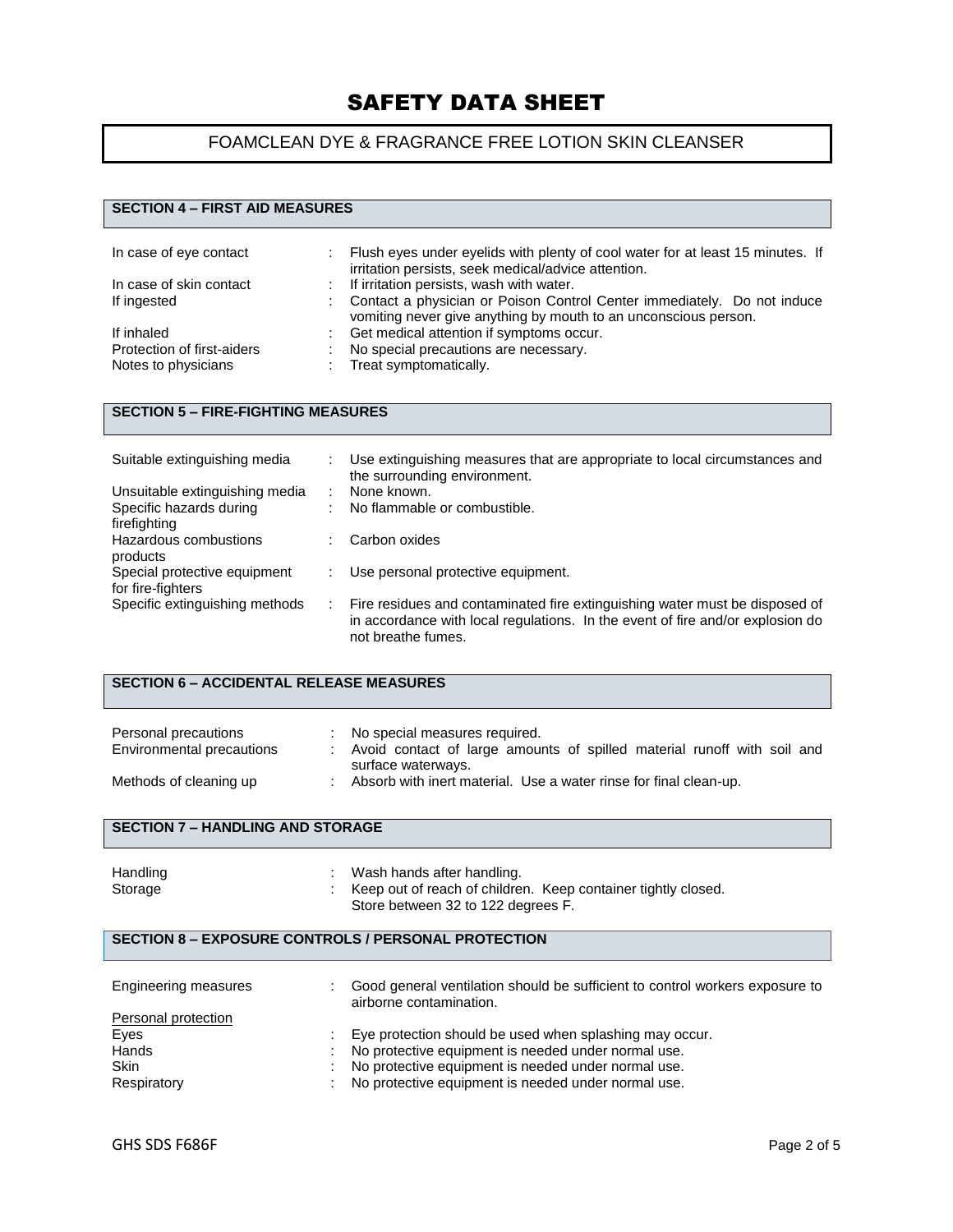## FOAMCLEAN DYE & FRAGRANCE FREE LOTION SKIN CLEANSER

### **SECTION 9 – PHYSICAL AND CHEMICAL PROPERTIES**

Appearance: Clear to light amber Upper/lower flammability limits: N/A<br>Odor: Fragrance free Vapor pressure: N/A Odor: Fragrance free Vapor pressure: N/<br>Odor Threshold: No data available Vapor density: N/A Odor Threshold: No data available ph: 7.5 typical ph: 7.5 typical consider the Relative density: No data available.<br>
Melting point/freezing point: N/A Solubility (ies): No data available. Melting point/freezing point: N/A Solubility (ies): No data available.<br>
Initial boiling and boiling range: N/A Partition coefficient: n-octanol/wat Flammability (solid, gas): No data available

Initial boiling and boiling range: N/A Partition coefficient: n-octanol/water: No data available.<br>Flash point: N/A Ruto ignition temperature: N/A Auto ignition temperature: N/A Evaporation rate: <1 Decomposition temperature: No data available.<br>Flammability (solid, gas): No data available Viscosity: N/A

### **SECTION 10 – STABILITY AND REACTIVITY**

| Stability<br>Possibility of hazardous<br>reactions | The product is stable under normal conditions.<br>No dangerous reaction is known under conditions of normal use. |
|----------------------------------------------------|------------------------------------------------------------------------------------------------------------------|
| Conditions to avoid<br>Incompatible materials      | None known.<br>None known.                                                                                       |
| Hazardous decomposition<br>products                | Carbon oxides                                                                                                    |

## **SECTION 11 – TOXICOLOGICAL INFORMATION**

| Information on likely routines of |
|-----------------------------------|
| exposure                          |

: Inhalation, eye contact, skin contact.

#### **Potential Health Effects**

| Eyes             | : Cause of irritation.                                        |
|------------------|---------------------------------------------------------------|
| <b>Skin</b>      | : Health injuries are not known or expected under normal use. |
| Ingestion        | : Health injuries are not known or expected under normal use. |
| Inhalation       | : Health injuries are not known or expected under normal use. |
| Chronic exposure | : Health injuries are not known or expected under normal use. |

#### **Experience with Human Exposure**

| Eye contact  | Redness, irritation.             |
|--------------|----------------------------------|
| Skin contact | : No symptoms known or expected. |
| Ingestion    | : No symptoms known or expected. |
| Inhalation   | : No symptoms known or expected. |

#### **Toxicity**

| Acute oral toxicity       | : Acute toxicity estimate: $>5,000$ mg/kg |
|---------------------------|-------------------------------------------|
| Acute inhalation toxicity | : No data available                       |
| Acute dermal toxicity     | : Acute toxicity estimate: $>5,000$ mg/kg |
| Skin corrosion/irritation | No data available                         |
| Serious eye damage/eye    | : Mild eye irritation.                    |
| irritation                |                                           |
| Respiratory or skin       | : No data available.                      |
| sensitization             |                                           |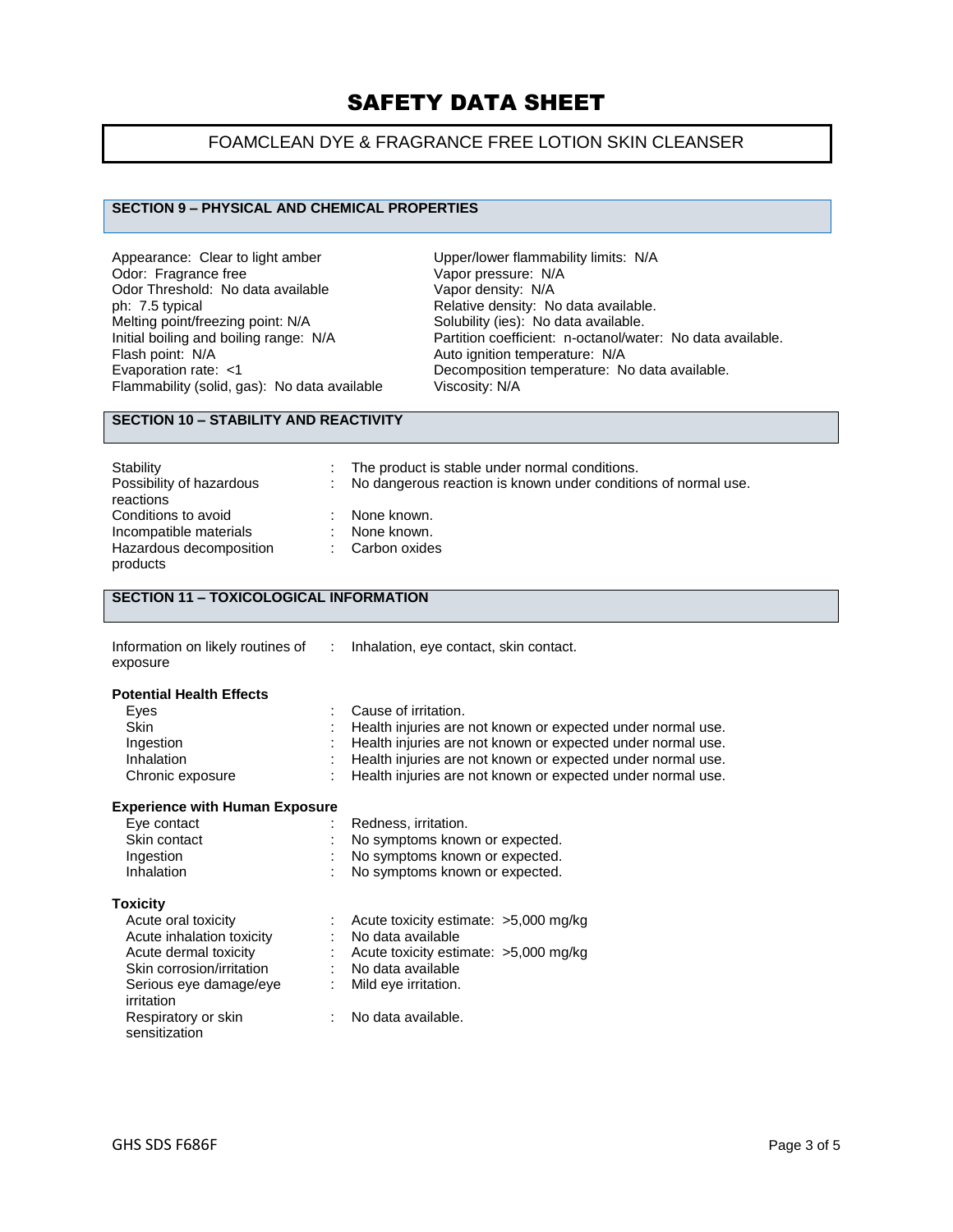## FOAMCLEAN DYE & FRAGRANCE FREE LOTION SKIN CLEANSER

| Carcinogenicity                             |                                                                                                                                                                                                                                                                                                      |  |  |  |  |
|---------------------------------------------|------------------------------------------------------------------------------------------------------------------------------------------------------------------------------------------------------------------------------------------------------------------------------------------------------|--|--|--|--|
| <b>IARC</b>                                 | No component of this product present at levels greater than or equal to 0.1%<br>is identified as a probable, possible or confirmed human carcinogen by<br>IARC.                                                                                                                                      |  |  |  |  |
| <b>OSHA</b>                                 | No ingredient of this product presents at levels greater than or equal to 0.1%<br>is identified as a carcinogen or potential carcinogen by OSHA.                                                                                                                                                     |  |  |  |  |
| <b>NTP</b>                                  | No ingredient of this product present at levels greater than or equal to 0.1%<br>is identified as a known or anticipated carcinogen by NTP.                                                                                                                                                          |  |  |  |  |
| <b>SECTION 12 - ECOLOGICAL INFORMATION</b>  |                                                                                                                                                                                                                                                                                                      |  |  |  |  |
| <b>Ecological Tests</b>                     | Data is not available.                                                                                                                                                                                                                                                                               |  |  |  |  |
| Environmental Impact                        | The product ingredients are expected to be safe for the environment at the<br>concentrations predicted under normal use and accidental spill scenarios.                                                                                                                                              |  |  |  |  |
|                                             | Packaging components are compatible with the conventional solid waste<br>management practices.                                                                                                                                                                                                       |  |  |  |  |
| <b>SECTION 13 - DISPOSAL CONSIDERATIONS</b> |                                                                                                                                                                                                                                                                                                      |  |  |  |  |
| Disposal methods                            | The product should not be allowed to enter drains, water courses or the soil.<br>When possible recycling is preferred to disposal or incineration. If recycling<br>is not practicable, dispose of in compliance with local regulations. Dispose<br>of wastes in an approved waste disposal facility. |  |  |  |  |
| Disposal considerations                     | Dispose of as unused product. Empty containers should be taken to an<br>approved waste handling site for recycling or disposal. Do not reuse empty<br>containers.                                                                                                                                    |  |  |  |  |
| <b>SECTION 14 - TRANSPORT INFORMATION</b>   |                                                                                                                                                                                                                                                                                                      |  |  |  |  |

Certain shipping modes or package sizes may have exceptions from the transport regulations. The classification provided may not reflect those exceptions and may not apply to all shipping modes or package sizes. The shipper / consignor / sender are responsible to ensure that the packaging, labeling, and markings are in compliance with the selected mode of transport.

| <b>Shipment</b><br><b>Identification Number</b> |                     | <b>Proper Shipping Name</b> | <b>Hazardous</b><br><b>Classification</b> | <b>Packaging Group</b> |  |
|-------------------------------------------------|---------------------|-----------------------------|-------------------------------------------|------------------------|--|
| US DOT                                          | Not dangerous goods | N/A                         | N/A                                       | None                   |  |
| IATA (Air)                                      | Not dangerous goods | N/A                         | N/A                                       | None                   |  |
| IMDG (Vessel)                                   | Not dangerous goods | N/A                         | N/A                                       | None                   |  |